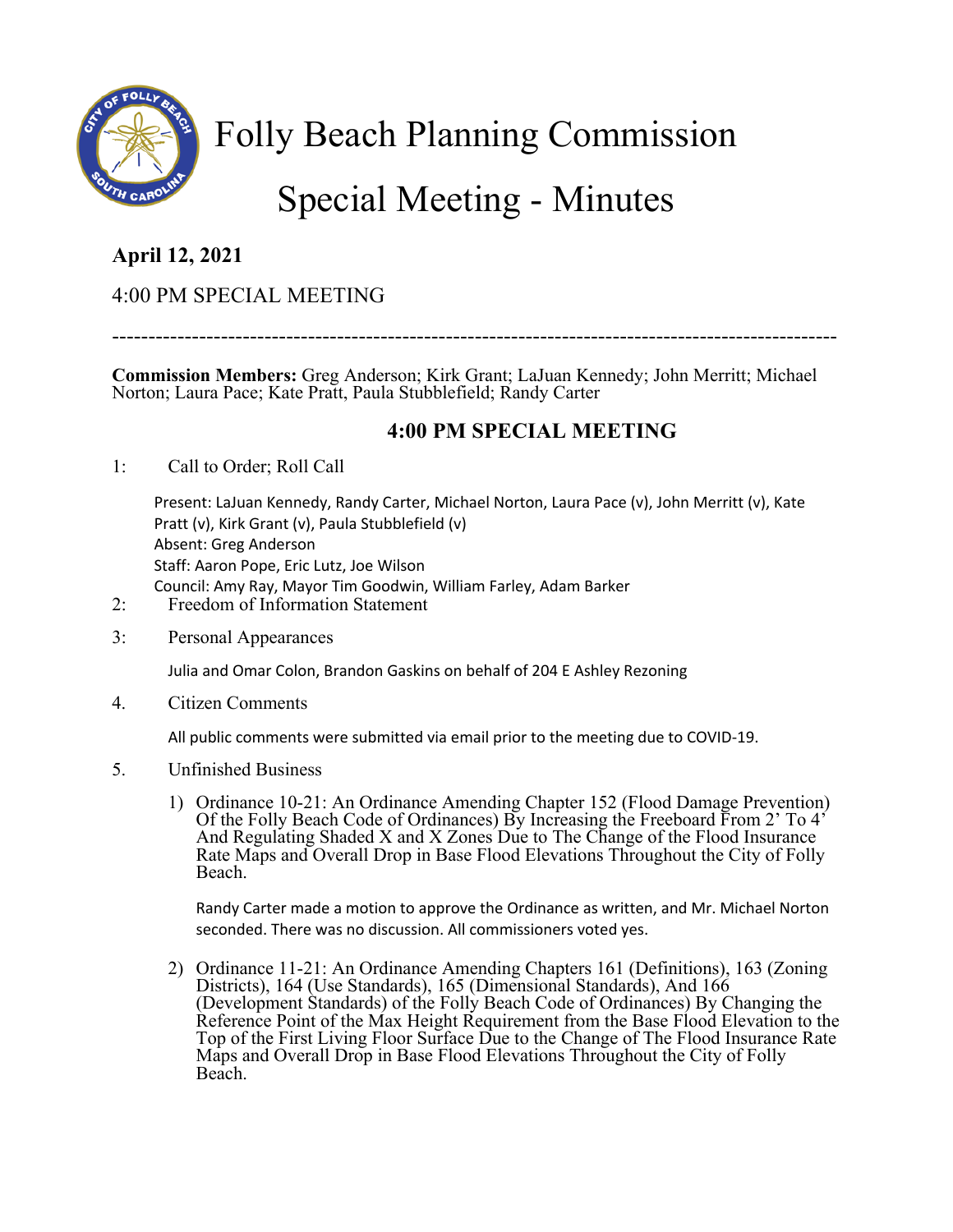Kirk Grant made a motion to approve the Ordinance as written, and Mr. Michael Norton seconded. There was a clarifying question on Downtown Commercial district heights and what the reference floor was. All commissioners voted yes.

3) Ordinance 12-21: An Ordinance Amending the Zoning Map of The City of Folly Beach to Show TMS 328-14-00-057 (Also Known As 204 E Ashley) To Downtown Commercial from Residential Two Family.

There was a motion to consider by Mr. Grant and seconded by Mr. Michael Norton. -Staff stated the ordinances were properly advertised in the paper, the property was posted, and that notice was mailed to owners. Public comment was accepted by email due to COVID prohibition on in person testimony. There were 60 public comments in support and 3 in opposition. The emails received were distributed as part of the record and are available online.

-Bert's lawyer, Mr. Gaskins, provided a PowerPoint for supplemental information. Omar stated why they are requesting a rezoning and not a variance. They canvased neighbors within 150' radius and is shown in PowerPoint. The proposed addition is not affecting the lot (204 E Ashley) and addition is back within 15' setback. He described how this property is unique and no other lots are in this scenario. The applicant shows how DC zoning would remedy the dimensional nonconformity and how all other lots are not vacant (aka no precedent). 203 E Cooper concerns were addressed (25' setback requested but there is 15' required now) and hypothetical uses of 204 E Ashley were discussed. Parking constrains this lot for development as it is a half lot. Bert's does not want lot line abandonment (taking) but will entertain a restrictive covenant.

-Staff: Explained why it was encouraging lot line abandonment and would not recommend the applicant's application without that condition.

Discussion and questions commenced.

-Kirk Grant stated the current use of 202 E Ashley - 4 rentals, Bert's and liquor store. He asked for an explanation for the current zoning scenario: LaJuan stated when the City did the maps it was outside the normal district and it was existing commercial and thus zoned accordingly so it was legal. Future land use shows residential for 204 E Ashley thus making a rezoning incongruent with the Comprehensive Plan. Some Commissioners though that enlarging the parcel would not be in line with the comp plan. As Folly grows, we should not extend the commercial district.

-Laura Pace then raised the point that the Attorney stated 204 E Ashley was not good for any commercial use due to its size, and asked why not give up the lot line? Bert's states that lot has a value so they can't give up the value of the lot and clarifies it is only SOME commercial and all residential. There are no plans to currently develop. The parking requirements and dimensions were discussed. Ms. Pace then asked what the need is to expand the kitchen. Bert's responded that it would have more offerings from Bert's and they will have a pick up window and be able to wait in an open area. Lawyer again makes the case for a restrictive covenant.

-Paula Stubblefield then stated that a restrictive covenant would not prevent all commercial development.

-Kate Pratt then asked if a lot line abandonment scenario was something the applicant wanted and if they need more time for discussion. Applicant does not want lot line abandonment at all.